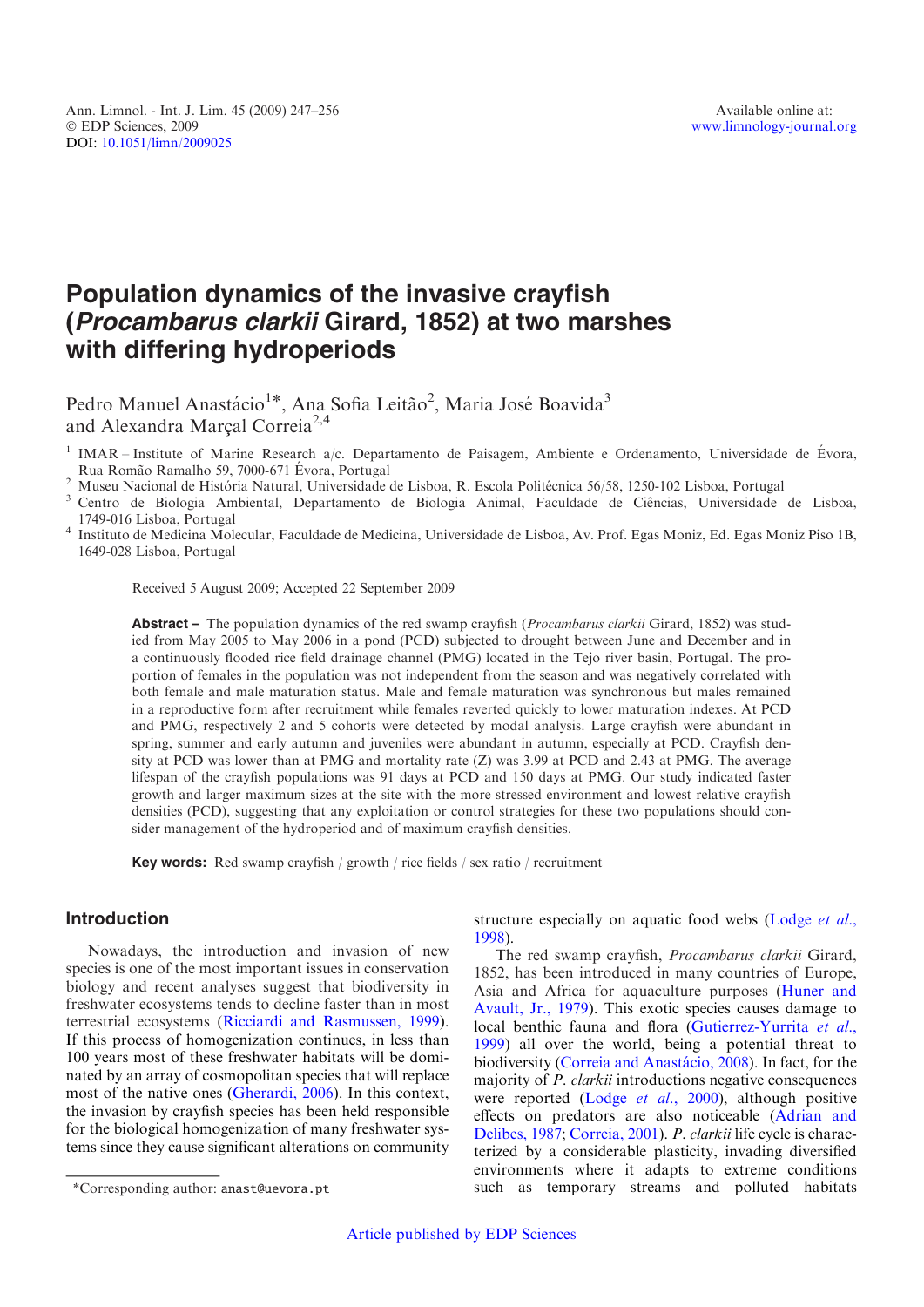([Gutierrez-Yurrita and Montes, 1999](#page-9-0); [Gherardi](#page-8-0) et al., [2000](#page-8-0)). In Portugal this species was introduced from Spain in the 1970's [\(Ramos and Pereira, 1981\)](#page-9-0) and spread rapidly. It is considered an agricultural pest because of its burrowing activity which causes serious damage in dams and levees and because it consumes young rice plants ([Grigarick, 1984](#page-8-0); Anastácio et al., 2005a, [2005b](#page-8-0)).

Similar to other organisms, the population dynamics of the red swamp crayfish is highly dependent on the interaction between environmental and biological factors. If environmental conditions are favourable, the population acts as a r-strategist, because of its fast growth rate and high fertility [\(Gherardi, 2006\)](#page-8-0). The objective of this study was to examine several aspects of the population dynamics of P. clarkii in areas with different conditions so that, in the future, more efficient predictions of the invasion success in new areas can be obtained and more effective management or exploitation is possible. The issue is particularly relevant in the studied area, since new legislation regarding invasive species is being prepared and predicts the implementation of state managed control programs for invasive species.

## Methods

## Study area

This study took place in two freshwater marshes, Paul da Casa de Cadaval (39 $\degree$ N, 8 $\degree$ 30'W) and Paul de Magos  $(38°58'W, 8°45'W)$ , located at the Salvaterra de Magos County in the Tejo river basin. Paul da Casa de Cadaval  $(PCD)$  is a freshwater marsh of about 14  $km^2$ , with agricultural fields, ponds and reservoirs [\(Correia, 2001](#page-8-0)). This freshwater marsh is surrounded by riparian vegetation and is linked to the Lamarosa stream. The peripheral land is occupied by oaks, reeds and eucalyptus. Paul de Magos (PMG) is a rice (Oryza sativa) field area of 7 km<sup>2</sup> , characterized by a continuously flooded springsummer culture which development and growth is strongly influenced by the water level [\(Correia, 1995](#page-8-0)). Fields are prepared for cultivation in March–April, sown in April– May, harvested in September–October and water level is controlled during most of the rice growth period. The purpose of this is to control aquatic weeds and animal pests. In the adjacent areas of this marsh there are oaks and pinewoods ([Correia, 1995,](#page-8-0) [2003\)](#page-8-0).

## Crayfish sampling and laboratory procedures

From May 2005 to May 2006, crayfish were sampled monthly in a pond at PCD and in irrigation channels at PMG. Crayfish were caught with a dip net (65 cm  $\times$  40 cm frame; 3 mm mesh size) and traps and sampling was replicated three times during the same day at both sites. Several environmental variables were recorded during sampling: depth, dissolved oxygen, conductivity, ammonium ion  $(NH_4^+)$  and pH. A temperature logger was set to a 30 min interval and placed in the water at both locations.

In each replicate, three traps with bait (canned sardine) were set out at sunset with a distance of 5 m among them. After 12 h, crayfish were collected from the traps and in the same area of 15  $m<sup>2</sup>$  crayfish were sampled with a dip net, using an effort of 15 min. Samples obtained by both methods were separately kept in bags, previously identified, and preserved in 70% alcohol for further analysis. The pond at PCD dried from July to October 2005, therefore during these months the sampling and the measurement of environmental variables did not take place. In the laboratory, each specimen was weighted to the nearest 0.001 g, and the CL (carapace length from the tip of rostrum to the carapace end) was measured to the nearest 0.01 mm. For each individual with a carapace length longer than 13 mm, sex was verified by the presence of developed gonopodia [\(Suko, 1953\)](#page-9-0).

#### Analysis of the population structure

Size-frequency distributions (mm) of the two studied populations were constructed using 5 mm class intervals. We used the FISAT II computer program (version 1.2.2, FAO-ICLARM) and applied modal progression analysis to size-frequency distribution data from each marsh. Normsep's method with the Simplex algorithm was used, after an initial analysis with the Bhattacharya method (Sparre et al.[, 1992\)](#page-9-0). For each cohort identified by Normsep's method the mean carapace length (CL) and the standard deviation (SD) were calculated.

The maturation index (MI) was estimated monthly for females at each study area by the equation ([Guerra and](#page-9-0) Niño, 1996): MI =  $\Sigma$  (status  $K^*$  n° of K individuals)/N. The possible K status for females are:  $1$  – white gonad; 2 – yellow gonad;  $3$  – orange gonad;  $4$  – brown gonad. N is the total number of females analysed. Sex ratio (SR) was calculated as the ratio between the females and the total number of individuals with a CL over 13 mm (F/total) for each month, at each marsh. Likewise, the proportion of Form I males on the adult male population was also calculated.

#### Analysis of growth and mortality

Growth parameters were estimated using FISAT (FAO – ICLARM Stock Assessment Tools) computer program. Asymptotic length  $(L_{\infty})$  and corresponding 95% confidence limits were estimated by the maximum length estimation method, using as input the maximum length  $(L_{\text{max}})$  recorded at each area. For each site, a non-oscillating von Bertalanffy growth equation ([von Bertalanffy, 1957](#page-9-0)) was fitted using Appeldorn's method. The equation is  $L(t) = L_{\infty} [1 - \exp(-K(t - t_0))],$ where  $L(t)$  is the crayfish carapace length (CL) at time t;  $L_{\infty}$  is the theoretical maximum CL of the crayfish; K is the curvature parameter which records the rate at which the  $L_{\infty}$  is obtained; and  $t_0$  is a theoretical value for time when the CL is equal to 0. The starting value of  $L_{\infty}$  was the estimate obtained by the maximum length estimation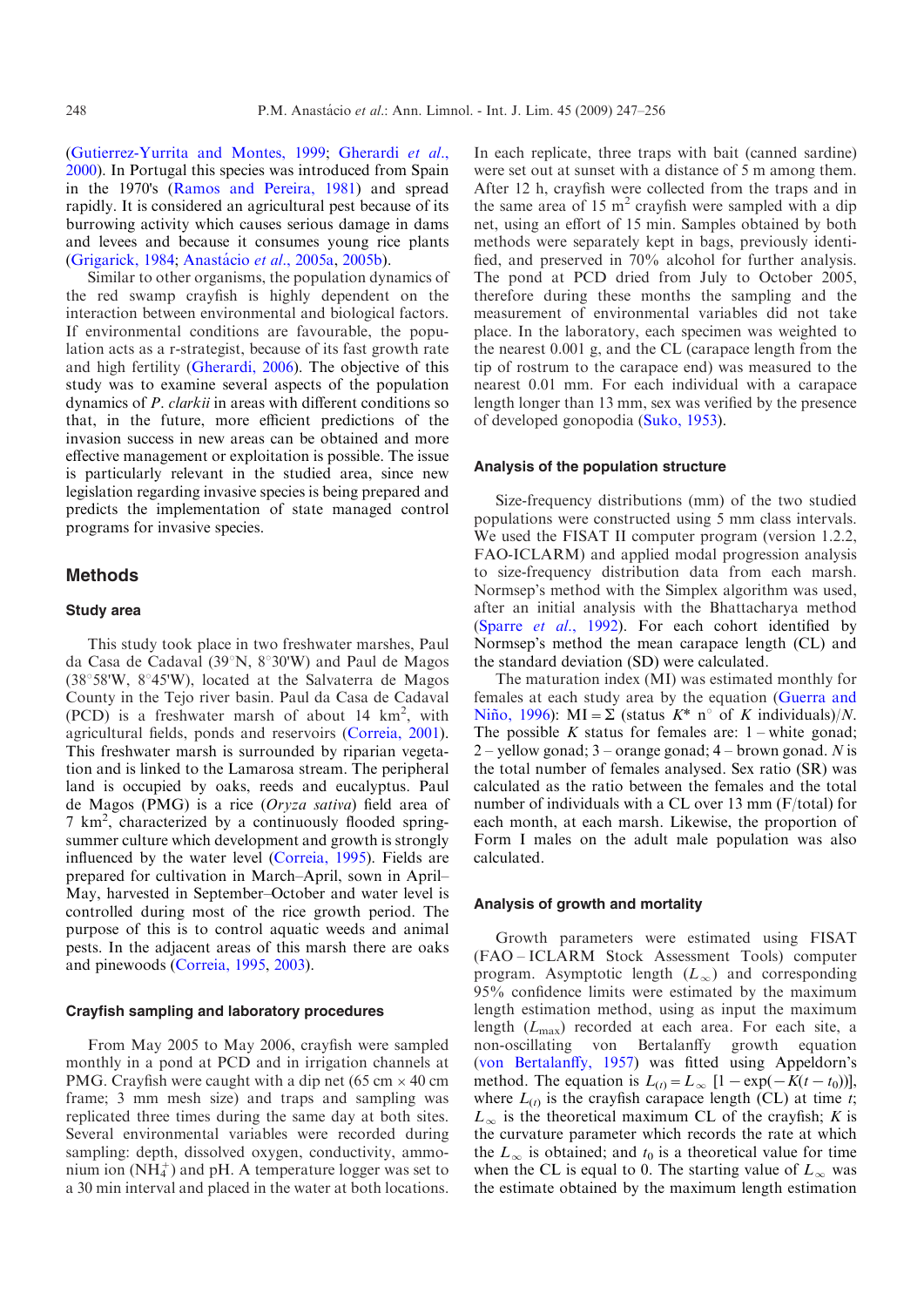

Fig. 1. Average daily water temperature at the two marshes obtained from logger measurements. PCD – Paul da Casa de Cadaval; PMG – Paul de Magos.

method, allowing for a variation within the 95% confidence limits. The used software did not calculate  $t_0$  but it can be estimated assuming a CL of 5 mm at recruitment.

#### **Results**

### Environmental variables

The mortality index (Z) was calculated using the length converted catch curve analysis by the FISAT software using the estimated values of  $L_{\infty}$  and K. Based on Z, the mean lifespan of each population  $(t_1)$  was given by the ratio  $1/Z$ , assuming that Z is constant and that both populations did not undergo migration [\(Allen, 1971](#page-8-0)).

#### Statistical analysis

Statistical analysis was performed using SPSS version 17. The values of the environmental variables collected at each sampling were compared by means of a Wilcoxon signed ranks test in which the pairs consisted of the values of the variable at both sites at each date. Temperature data from the loggers were used to calculate average temperature for each 24 hours period and these values were compared at both sites by a paired samples t-test after checking for normality and homogeneity of variances. Chi-square tests on contingency tables were used to verify differences in proportions among sexes or among male reproductive status throughout the year, at each site. We explored the possibility of significant correlations among the variables "sex ratio" (females/total adults), "proportion of Form I males" (Form I/total males) and "female maturation index" at each sampling site. A Wilcoxon signed ranks test was used to test for differences in the number of crayfish captured at both sites, pairing data for each sampling occasion.

Average daily water temperatures were generally higher throughout the year at PCD  $(Fig. 1)$ . At this location the logger stopped working the 13 March 2005, i.e. approximately 2 and a half months before the last sample was taken. Average temperature at PCD and at PMG was respectively  $20.2 \degree C$  and  $16.9 \degree C$  during the period when both loggers were operating. A paired samples t-test was applied to temperature data from these loggers indicating very highly significant differences (t = 16.866, d.f. = 308,  $P < 0.001$ ). The temperature on the two sites differed on average by  $3.35\,^{\circ}\text{C}$ . An analysis of the data from the physico-chemical variables at both sites using a Wilcoxon signed ranks test on data obtained at each sampling occasion, indicated no significant differences for all the variables considered except conductivity [\(Table 1](#page-3-0)). Conductivity was considerably higher at PMG, with an average value of 848 versus 324  $(\mu s.cm^{-1})$  at PCD.

#### Sex ratio and reproductive status

At PMG the proportion of females decreased from May to October–November ([Fig. 2\)](#page-3-0). The minimum proportion of females in the population was attained just after the end of the peak in the maturation index. Female maturation index [\(Fig. 2](#page-3-0)) was highest in October which is coincident with a sharp increase in the presence of reproductive (Form I) males. Form I males were abundant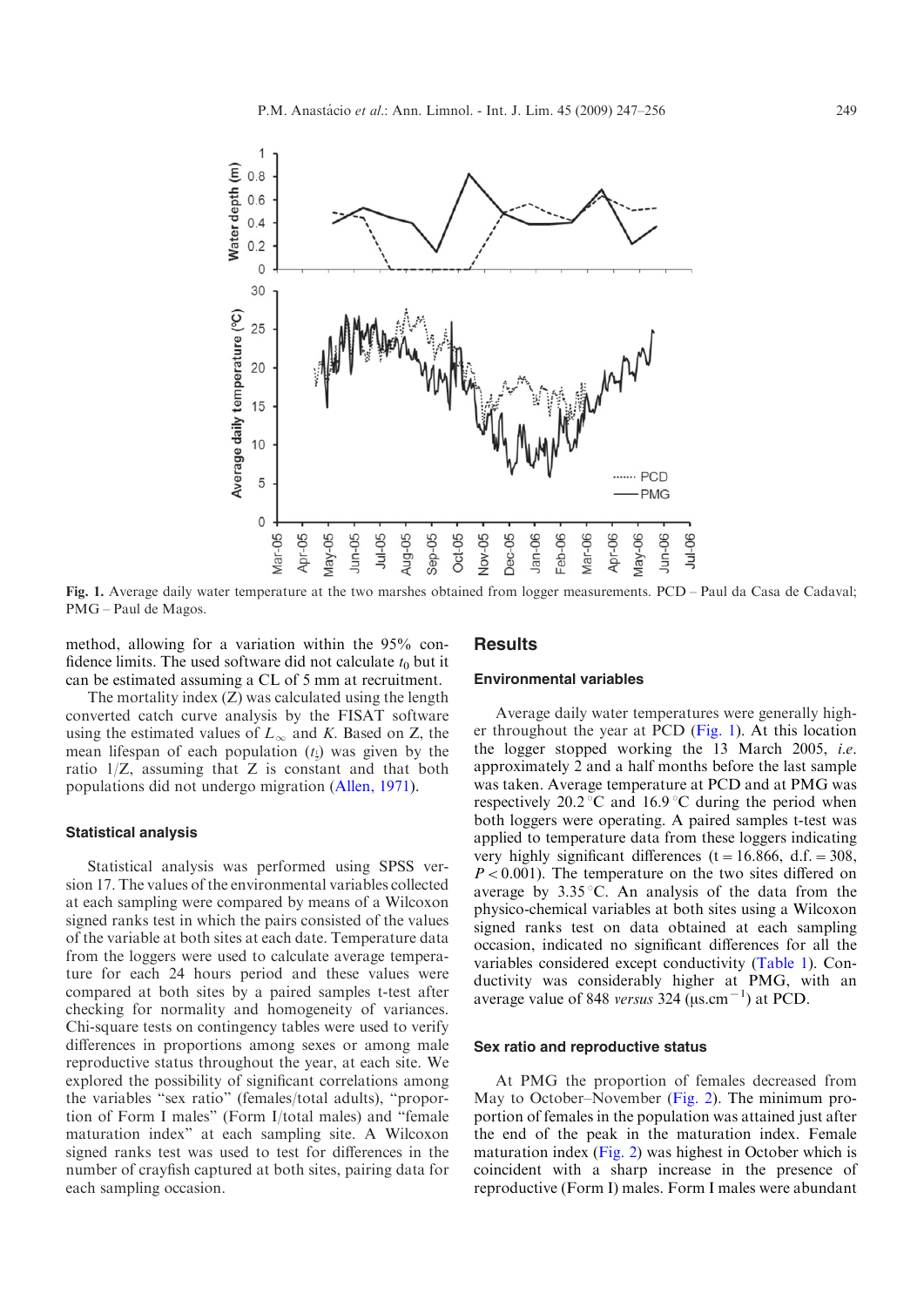|                               | O <sub>2</sub> |          | Conductivity      | Ammonium      | Depth    |
|-------------------------------|----------------|----------|-------------------|---------------|----------|
|                               | $(mg.L^{-1})$  | pH       | $(\mu s.cm^{-1})$ | $(mg.L^{-1})$ | (m)      |
| Wilcoxon                      |                |          |                   |               |          |
| Ζ                             | $-0.415$       | $-1.481$ | $-2.666$          | $-0.512$      | $-0.314$ |
| Asymp. Sig. (2-tailed)        | 0.678          | 0.139    | 0.008             | 0.609         | 0.753    |
| <b>Descriptive statistics</b> |                |          |                   |               |          |
| $N$ (PMG)                     | 13             | 13       | 13                | 13            | 13       |
| Mean                          | 6.80           | 6.26     | 848.41            | 0.65          | 0.44     |
| Std. deviation                | 8.39           | 1.09     | 297.70            | 0.36          | 0.17     |
| Minimum                       | 0.41           | 3.49     | 432.33            | 0.00          | 0.20     |
| Maximum                       | 32.76          | 7.19     | 1268.67           | 1.20          | 0.80     |
| $N$ (PCD)                     | 9              | 9        | 9                 | 9             | 13       |
| Mean                          | 5.17           | 6.46     | 323.85            | 0.92          | 0.35     |
| Std. deviation                | 2.87           | 0.26     | 63.26             | 0.50          | 0.25     |
| Minimum                       | 2.19           | 6.07     | 231.00            | 0.60          | 0.00     |
| Maximum                       | 10.22          | 6.76     | 432.00            | 2.10          | 0.64     |

<span id="page-3-0"></span>Table 1. Wilcoxon signed ranks test comparing the values of each environmental variable at both of the studied marshes and descriptive statistics for each variable. Paul de Magos (PMG) and Paul de Cadaval (PCD).

Note:  $N$  for Wilcoxon is the minimum value of  $N$  for the two sampling stations.



Fig. 2. Proportion of females, proportion of reproductive (Form I) males and female maturation index of the crayfish populations from the two marshes. The proportions are within 95% confidence limits. Female maturation index is represented by a line without confidence limits. PCD – Paul da Casa de Cadaval; PMG – Paul de Magos.

until the beginning of January, and disappeared completely from the population until the end of March. At this date the proportion of Form I males started to increase once again. At PCD the absence of water prevented sampling from the end of June to the beginning of December. The proportion of females was highest when the lowest values of their maturation index were obtained, and vice versa (Fig. 2). A generally low number of adult males was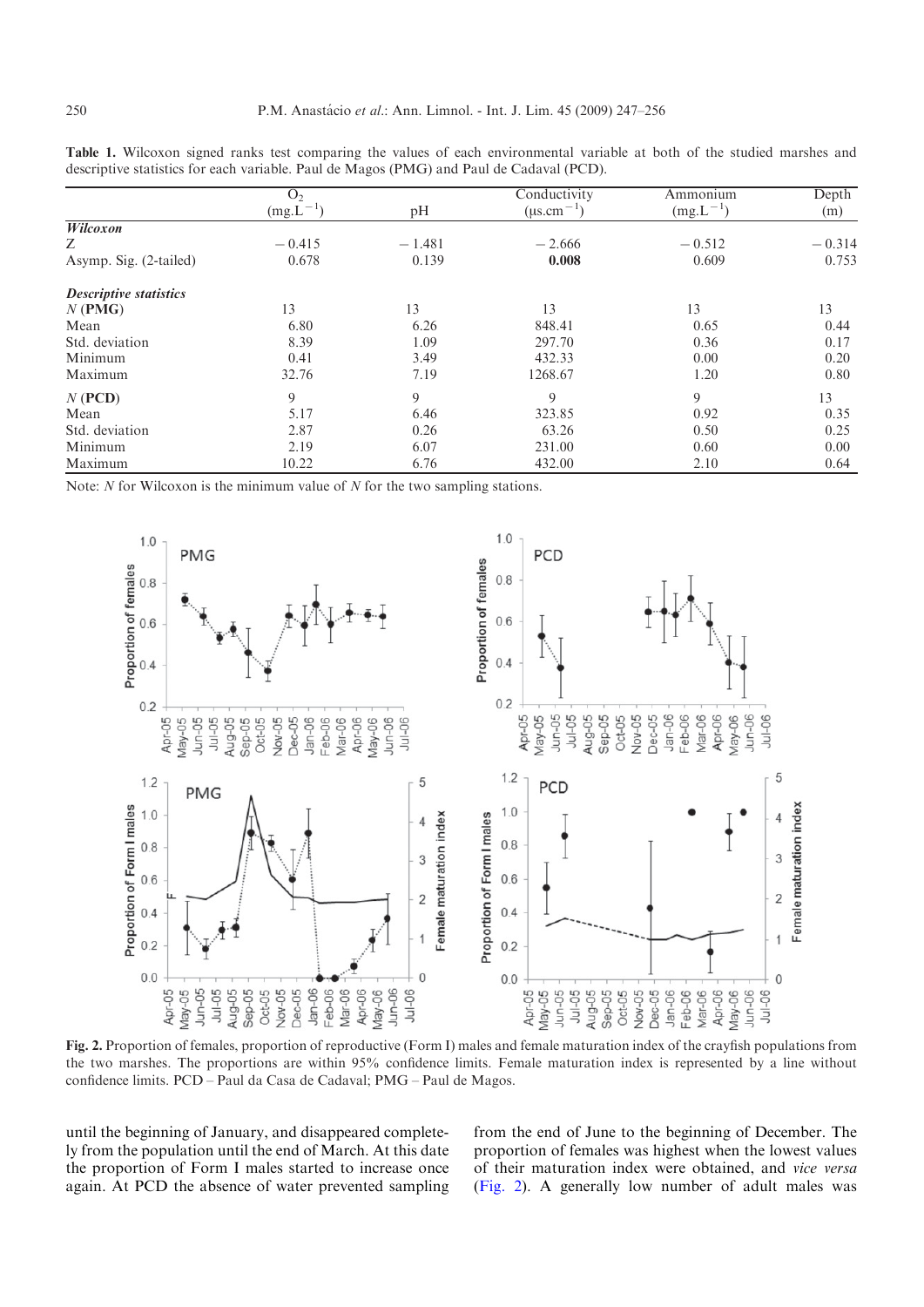obtained in comparison to that of PMG. The proportion of Form I males was quite irregular ([Fig. 2\)](#page-3-0), with large uncertainties and with missing values caused by the lack of adult males.

The Chi-square test applied on a contingency table demonstrated that the proportion of Form I males was not independent from the season, at both sites. At PMG  $X^2 = 383.64$ , d.f. = 12 and  $P < 0.001$  and at PCD  $X^2 = 66.82$ , d.f. = 4 and  $P < 0.001$ . A much lower number of samples was used in Cadaval because of insufficient numbers of males and a long dry period. The proportions of females were not independent from the season, at both sites. At PMG  $X^2 = 185.11$ , d.f. = 12 and  $P < 0.001$  and at PCD  $X^2 = 31.56$ , d.f. = 8 and  $P < 0.001$ . The lower value of degrees of freedom obtained at PCD was justified by a long dry period which prevented sampling.

At PMG all the three variables related to sex ratio and reproductive stage were significantly correlated. The female maturation index and the proportion of females in the population were negatively correlated ( $r = -0.627$ ,  $P=0.022$ ,  $N=13$ ) and so were the proportion of reproductive (FI) males and the proportion of females  $(r = -0.624, P = 0.018, N = 13)$ . The proportion of FI males and the female maturation index were positively correlated (r = 0.593,  $P = 0.033$ ,  $N = 13$ ). Data from PCD were scarce because of the long dry period and insufficient number of males, therefore the analysis of correlations involving males was not performed. At PCD the female maturation index and the proportion of females in the population were negatively correlated as well ( $r = -0.79$ ,  $P=0.011, N=9$ ).

#### Population size structure and recruitment

In Figure 3 size frequency histograms can be seen for crayfish populations throughout the year at both sites. There were clear differences in population structure with e.g. distinct recruitment patterns at both sites. The population from PCD exhibited a single recruitment period, starting in December, immediately after the dry period. On the contrary, multiple recruitment periods were observed at PMG where water was found all over the year. Recently recruited animals were not abundant at PCD during the months of May and June, while this situation occurred from September to November at PMG. Adult individuals were found all year round at both sites but dominated the population in May–June at PCD, while at PMG this occurred during the months of September– October.

#### Growth, density, mortality and mean lifetime

Two cohorts were identified at PCD and 5 cohorts at PMG ([Fig. 4](#page-5-0)). In this population (PMG), cohorts 2 and 3 merged during September 2005 and were followed until the end of the sampling program, in June 2006. These two cohorts were statistically distinguishable at the



Fig. 3. Size-frequency histograms for the crayfish populations sampled at the two marshes, obtained from cephalothorax length measurements. PCD – Paul da Casa de Cadaval; PMG – Paul de Magos.

recruitment stage but the possibility of a single and long recruitment period should not be discarded. Cohort 5 was detected the first of June but it is possible that its recruitment was already initiated at the previous sampling date, as can be seen by the large error bars of cohort 4 at that date. Modal analysis identified 3 new cohorts per year in PMG and 1 new cohort each year in PCD. The only cohort recruited into the crayfish population from PCD was detected at the 6/12/2005. The adjustment of a von Bertalanffy growth curve to data from the two sites, using Appeldoorn's method, resulted in different growth parameter values ([Table 2](#page-5-0)). Although a larger number of cohorts (and individuals) were released each year at PMG, crayfish grew faster, as shown by a larger  $k$  value, and individuals reached larger size  $(L_{\infty})$  at PCD.

The number of captures at each sampling date, based on an equal capture effort, was very different at both sites as demonstrated by the Wilcoxon test ( $Z = -2.666$ ,  $n = 9$ ,  $P < 0.001$ ). This indicates much higher densities at PMG and in fact the maximum number of individuals caught was obtained at this site during spring and early summer ([Fig. 5](#page-6-0)). Mortality was higher at PCD and consequently mean lifetime was much lower [\(Table 2](#page-5-0)).

#### **Discussion**

#### Environmental variables

Habitat conditions are more adequate for the populations of P. clarkii at PMG because of the constant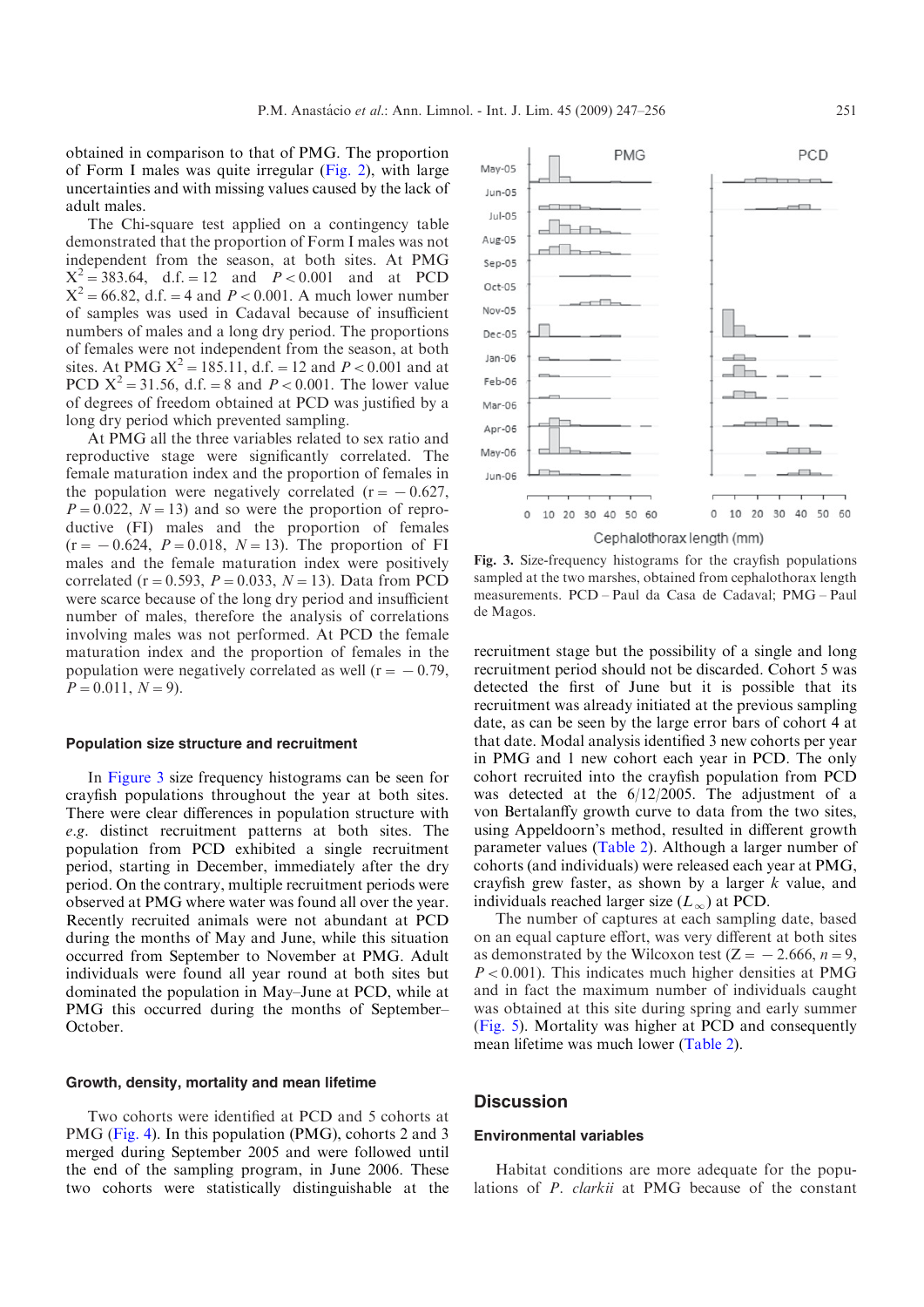<span id="page-5-0"></span>

Fig. 4. Results of the modal analysis applied to the crayfish populations from the two marshes, with average size and standard deviation. PCD – Paul da Casa de Cadaval; PMG – Paul de Magos; c1 to c5 – cohort 1 to cohort 5.

Table 2. Growth and mortality related parameters obtained for the crayfish populations from the two marshes. Paul de Magos (PMG) and Paul de Cadaval (PCD).

|                               | <b>PMG</b>    | PCГ           |
|-------------------------------|---------------|---------------|
| Maximum length estimation     |               |               |
| Observed extreme length (mm)  | 57.5          | 52.5          |
| Predicted extreme length (mm) | 60.6          | 63.98         |
| Appeldoorn's method           |               |               |
| $L_{\infty}$ (mm)             | 54.97         | 74.77         |
| K                             | 0.95          | 1.32          |
| Length-converted catch curve  |               |               |
| Z                             | 2.43          | 3.99          |
| $95\%$ conf. lim.             | $1.79 - 3.06$ | $1.92 - 6.06$ |
| Mean lifetime (days)          | 150           | 91            |

presence of water. PMG is a permanent rice field channel with an average depth of approximately 0.44 m and its higher conductivity values do not indicate a factor of stress because the species is tolerant to brackish water with salinities up to 10 ppt ([Huner, 1988\)](#page-9-0). In fact, [Alcorlo](#page-8-0) et al. [\(2008\)](#page-8-0) sampled crayfish from 11 stations in the Lower Guadalquivir basin (Spain) with conductivities ranging from 1000 to 4000  $\mu$ S.cm<sup>-1</sup> in rice field and channel habitats.

In the pond at PCD hydrology and temperature seem to be the key variables structuring the population. There is a long phase without water, forcing crayfish to confinement inside burrows and therefore reducing the period of growth and reproduction. In spite of this constraint, which makes the habitat more stressed, temperature is higher at PCD and this can accelerate growth rates within certain limits. This seems to be the case at this site because average temperatures are within the tolerance values for the species (Anastácio et al., 1999). Other possible explanations for the faster growth at PCD are a different reproductive cycle and a lower population density therefore causing less intraspecific competition.

## Sex ratio and reproductive status

The decrease of the proportion of females at maximum maturation is in accordance with the hypothesis of mature females spending most of the time inside burrows. The sex ratio results obtained for both marshes were favourable to females, which is similar to what was found by other authors ([Huner, 1978](#page-9-0); [Oluoch, 1990;](#page-9-0) Adão and [Marques, 1993](#page-8-0); Anastácio, 1993; Anastácio and Marques, [1995](#page-8-0); [Correia, 1995;](#page-8-0) [Fidalgo](#page-8-0) et al., 2001; [Scalici and](#page-9-0)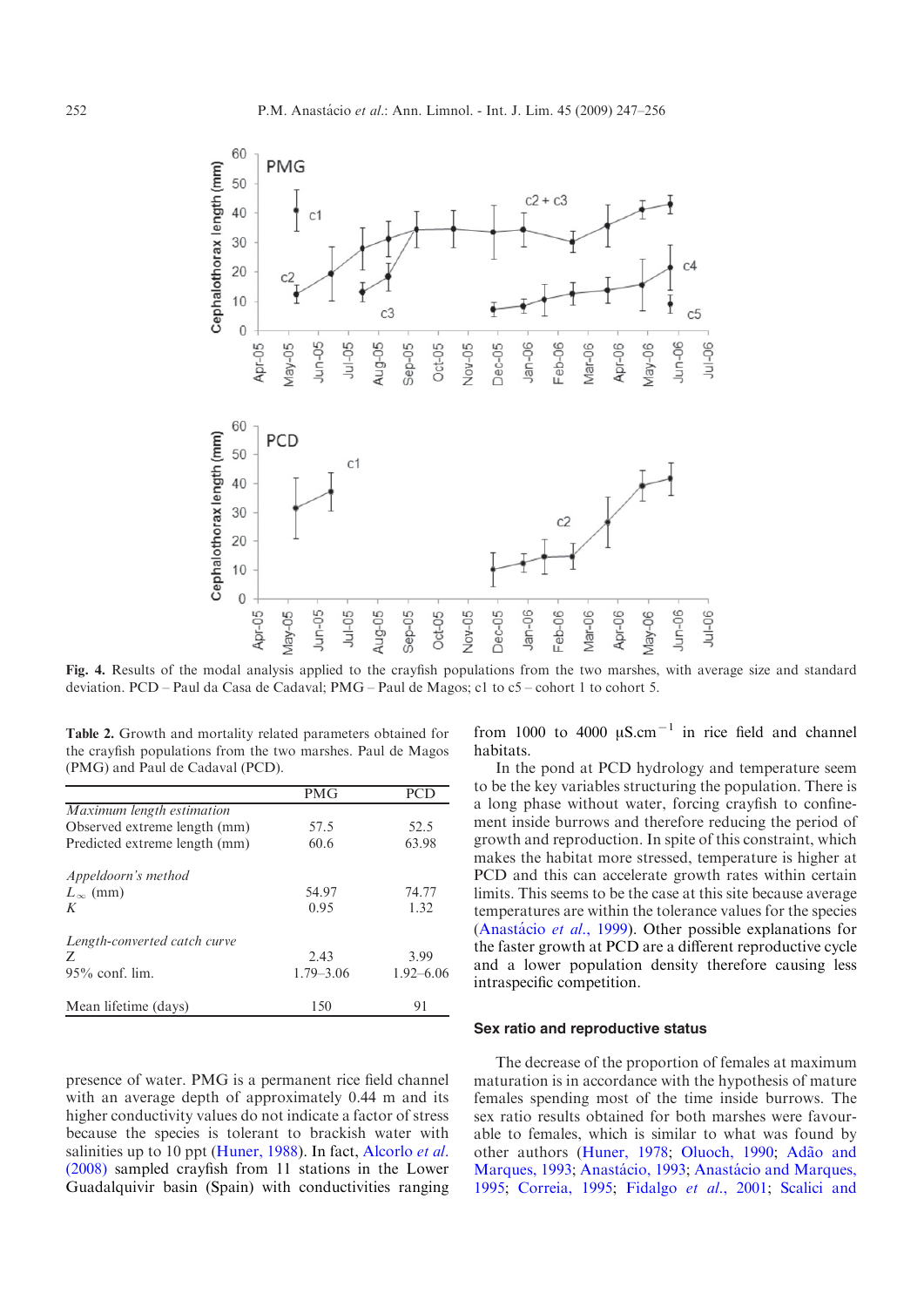<span id="page-6-0"></span>

Fig. 5. Number of crayfish captured at both marshes throughout the year. PCD – Paul da Casa de Cadaval; PMG – Paul de Magos.

[Gherardi, 2007](#page-9-0); [Ligas, 2008](#page-9-0)). Nevertheless, the proportion of females was largest in the population from PCD, probably in response to the presence of a long dry period. Anastácio and Marques (1995), while noticing geographical variations in the values of the sex ratio, hypothesized that an increase in the number of females in the population can be an adaptation strategy to unfavourable conditions. Other species of crustaceans may exhibit larger proportions of males at high population densities or can even change sex throughout their life ([Heinle, 1970;](#page-9-0) [Fleminger,](#page-8-0) [1985](#page-8-0)).

At PCD the proportion of females was highest during the post-flooding period but the maturation state of both sexes did not show a consistent pattern throughout the year. The proportions of Form I males were very irregular because of the low number of captures and the female maturation index was always lower than at PMG. Maximum values of the female maturation index were obtained in June of both years, but were very low. In temporary freshwater marshes such as PCD, which dry in summer and are flooded in winter, the best strategy of females should be to associate the end of ovarian maturation with periods of flooding and adequate temperatures ([Gutierrez-Yurrita and Montes, 1999\)](#page-9-0).

The abundance of reproductive males is a good indicator of the reproduction state of a population ([Huner and Romaire, 1979\)](#page-9-0), and positive correlations among the abundance of Form I males and mature females were found by [Alcorlo](#page-8-0) et al. (2008). In our study, the abundance of reproductive males was highly synchronous with the increase of female's maturation index. This positive correlation may be caused by one or more of the following factors: (1) a simultaneous response of the two sexes to favourable environmental conditions leading to the sexual maturation; (2) sexual maturation emerging simply as a stage in growth, therefore occurring simultaneously in both sexes; (3) a mechanism of mutual induction of maturation in males and females. In spite of these three hypotheses it seems clear (and in accordance with the available literature) that males maintain their reproductive stage (Form I) for a certain period after

female maturation. This is because they need a moult to change reproductive status [\(Taketomi](#page-9-0) et al., 1990).

The negative correlation found between the proportion of reproductive (FI) males and the proportion of females may in fact be an indirect consequence of the synchronous maturation of males and females. Mature females may be less prone to be captured, as shown by the negative correlation of the proportion of females to female reproductive status. This is probably linked to the fact that females raise their broods during burrowing [\(Correia](#page-8-0) [and Ferreira, 1995;](#page-8-0) [Hasiotis, 1995\)](#page-9-0) and in fact techniques for producing P. clarkii young (e.g. Gooch method) involve simulating burrow conditions [\(Huner and Barr,](#page-9-0) [1991](#page-9-0)).

#### Population size structure and recruitment

The crayfish population from PCD was composed of large animals in spring and summer and juveniles at the end of autumn and winter, while at PMG large individuals were more abundant in late spring, summer and early autumn. The presence of juveniles, especially in winter, and the abundance of adults in spring, summer and autumn can be related to the temperature. In fact, the low water temperatures during winter  $(<10^{\circ}C)$  inhibit adult activities ([Huner and Barr, 1991](#page-9-0)) whereas the activities of the juveniles are stimulated in this same period ([Sommer, 1984\)](#page-9-0). The section dedicated to environmental variables highlighted several differences between the two sites and these are known to cause strong variations in population structure and recruitment. Hydrology is fundamental for the timing of release of the young and recruitment frequently occurs after water input into the system *i.e.* after dry periods ([Romaire and Lutz, 1989;](#page-9-0) [Gutierrez-Yurrita and Montes, 1999;](#page-9-0) [Alcorlo](#page-8-0) et al., 2008). Because water is limiting the system, crayfish can only reproduce and grow during a certain period and therefore the population adapts to these conditions.

At PCD, recruitment occurred mainly after flooding, in November, which is similar to Central and Northern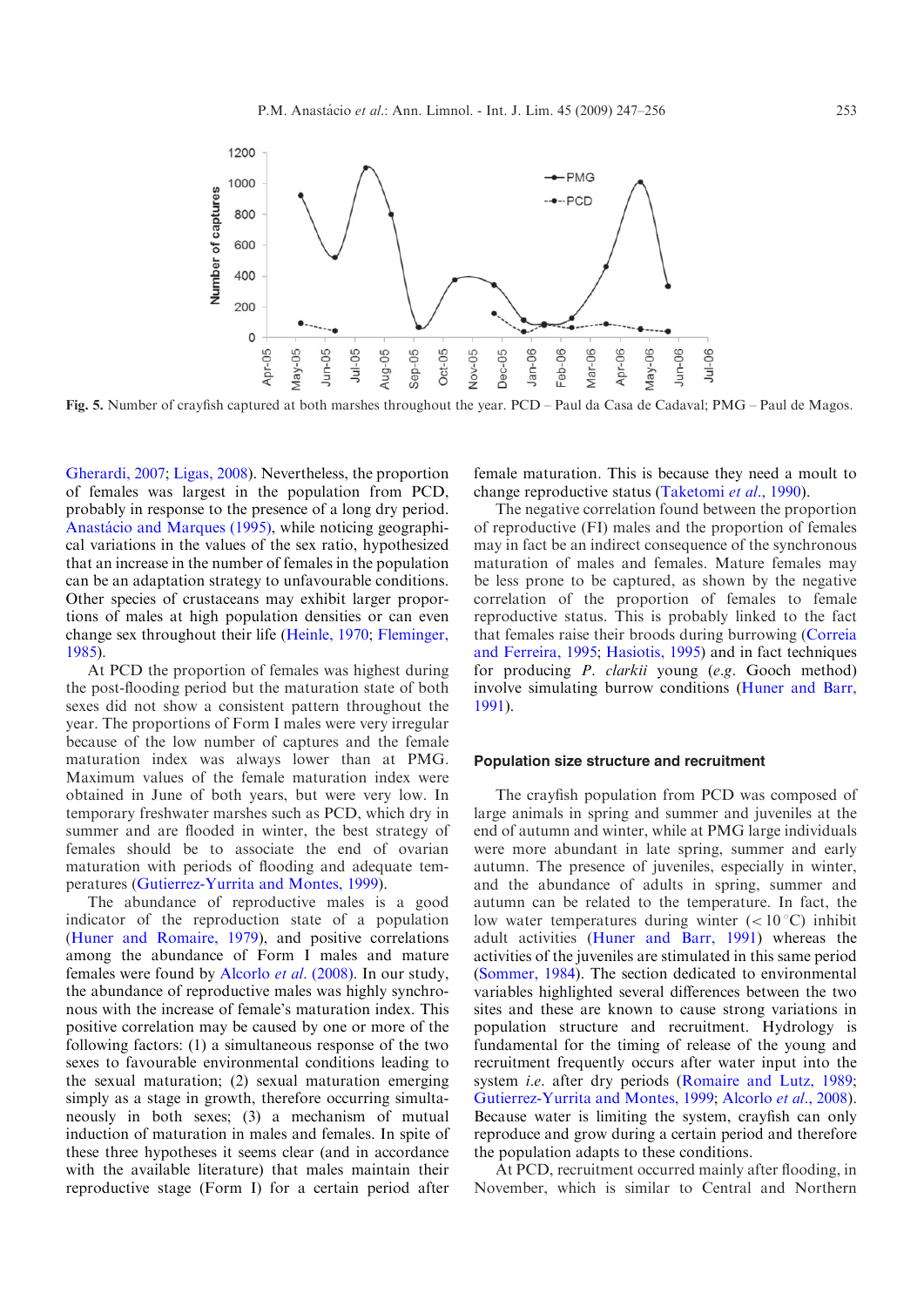| to end of abdominal somites.        |                      |               |                                 |  |  |  |
|-------------------------------------|----------------------|---------------|---------------------------------|--|--|--|
|                                     | $L_{\infty}$ (mm)    | K             | Comments                        |  |  |  |
| (Chien and Avault, Jr., 1979, 1980) | $123.2$ (TL)         | 0.153         | Rice ponds (USA)                |  |  |  |
|                                     | $106.9$ (TL)         | 0.184         | Natural ponds (USA)             |  |  |  |
| (Chien and Avault, Jr., 1983)       | $92.2$ (CL)          | 0.055         | Early flooded (USA)             |  |  |  |
|                                     | 82.7 (CL)            | 0.090         | Late flooded (USA)              |  |  |  |
| (Anastácio and Marques, 1995)       | 56 (POCL)            | 0.682         | Oscillating curve (Portugal)    |  |  |  |
| (Correia, 1995)                     | $173$ (TL)           | 0.440         | Paul de Magos (Portugal)        |  |  |  |
|                                     | $192$ (TL)           | 0.656         | Paul da Casa Cadaval (Portugal) |  |  |  |
| (Emam and Khalil, 1995)             | 77.0 (CL)            | 2.21          | River Nile (Egypt)              |  |  |  |
|                                     | 76.8 (CL)            | 2.23          |                                 |  |  |  |
| (Xiaoming)                          | 134 (TLES)           | 0.4620        | Unpublished abstract            |  |  |  |
|                                     | 144 (TLES)           | 0.3567        |                                 |  |  |  |
| (Fidalgo <i>et al.</i> , 2001)      | $62.01$ (CL)         | 0.23          | Portugal                        |  |  |  |
| (Chiesa <i>et al.</i> , 2006)       | $62.1$ (CL)          | 0.79          | Italy                           |  |  |  |
| (Dorr <i>et al.</i> , 2006)         | 80.8 (CL)            | 0.85          | Italy. Oscillating curve.       |  |  |  |
| (Scalici and Gherardi, 2007)        | $62.71 - 65.53$ (CL) | $0.61 - 0.69$ | Italy                           |  |  |  |

Table 3. Comparative values of the parameters for von Bertalanffy growth curves obtained by other authors for *Procambarus* clarkii. TL – total length; CL – carapace length; POCL – post orbital carapace length; TLES – length measured from tip of rostrum

Portugal, Northern Italy and the United States [\(Huner](#page-9-0) [and Barr, 1991](#page-9-0); Anastácio and Marques, 1998; [Gherardi](#page-8-0) et al.[, 2000](#page-8-0); [Fidalgo](#page-8-0) et al., 2001; [Mueller, 2007](#page-9-0)). At PMG, recruitment occurred throughout most of the year but with two main seasons: The first was from spring to early summer and the second during November–December. Data from [Correia \(1995\)](#page-8-0) also suggest the existence of a continuous reproductive period at this marsh, although concentrated on two major periods. Other authors reported continuous recruitment in the Louisiana marshes ([Penn, Jr., 1943](#page-9-0)) as well as in commercial ponds [\(Huner,](#page-9-0) [1978](#page-9-0)) and in Kenya ([Oluoch, 1990\)](#page-9-0). In Egypt two main periods of recruitment were reported, respectively in May and in December [\(Emam and Khalil, 1995](#page-8-0)), which is not very different from what was observed at PMG. [Alcorlo](#page-8-0) et al[. \(2008\)](#page-8-0) reported that, in permanent water bodies, most recruitment took place in late autumn and spring, whereas in water bodies that dry out in the summer, recruitment was mainly observed in autumn or early winter. In fact, PMG is a rice field drainage channel that exhibits water throughout the year and PCD dries during summer, which explains the similarities observed with the recruitment periods in the two former ecosystem types.

## Growth, density, mortality and mean lifetime

Modal analysis distinguished 2 cohorts for the crayfish population from PCD and 5 from that of PMG. [Correia](#page-8-0) [\(1995\)](#page-8-0) also obtained a larger number of cohorts at PMG than at PCD, with 4 and 6 cohorts respectively, and referred the difficulty in performing a modal analysis at PCD because of the low number of individuals caught. P. clarkii age classes or cohorts may vary considerably in number: Anastácio and Marques (1995) distinguished 7 cohorts, Guerra and Niño (1996) and Chiesa et al[. \(2006\)](#page-8-0) distinguished 3 cohorts while [Scalici and Gherardi](#page-9-0) [\(2007\)](#page-9-0) found 5 cohorts. Other authors (e.g. [Oluoch,](#page-9-0)

[1990](#page-9-0)) refer continuous recruitment therefore rendering rather fuzzy the concept of cohorts for those populations.

The relative density of crayfish was much higher in PMG than in PCD. This agrees with Correia's work (1995) at the same locations and corroborates the comparative study of habitats performed by [Alcorlo](#page-8-0) et al. (2008) which found the highest densities in rice fields and adjacent channels. Procambarus clarkii is a density-regulated species ([McClain, 1995a](#page-9-0), [1995b](#page-9-0); [Ramalho](#page-9-0) et al., 2008) and crayfish populations in general can deal with environmental modifications by changing their life-span, age at maturity, age-specific fecundity or mortality rates and growth rate ([Momot, 1984](#page-9-0)). We would however add to these mechanisms a possibility of changes in sex ratio (Anastácio and Marques, 1995). Caution should be taken because these changes are masked by differential activity patterns of females throughout their reproductive cycle.

Our study indicated faster growth and larger maximum sizes at the site with the more stressed environment and lowest relative density (PCD). In fact, there is a large variation in the literature values for the von Bertalanffy growth parameters depending on the method used for the calculations, the units of time, the body measurement and the local conditions (Table 3).

Results regarding mortality were not very different from those obtained by [Scalici and Gherardi \(2007\)](#page-9-0) which report a range of Z from 2.99 to 5.16. In our case mortality was higher at PCD than at PMG *i.e.* it was highest at the location with the lowest relative density. This is an indication that the larger mortality is one of the main causes for the lower density observed at PCD. Both in this work and in the work by [Scalici and Gherardi \(2007\)](#page-9-0) the mean lifetime did not overreach 12 months, which in fact is lower than the limit of 18 months proposed by [Huner](#page-9-0) [\(1981\).](#page-9-0) Once more this agrees with earlier generalist work by [Momot \(1984\)](#page-9-0) and indicates a possible mechanism of population regulation.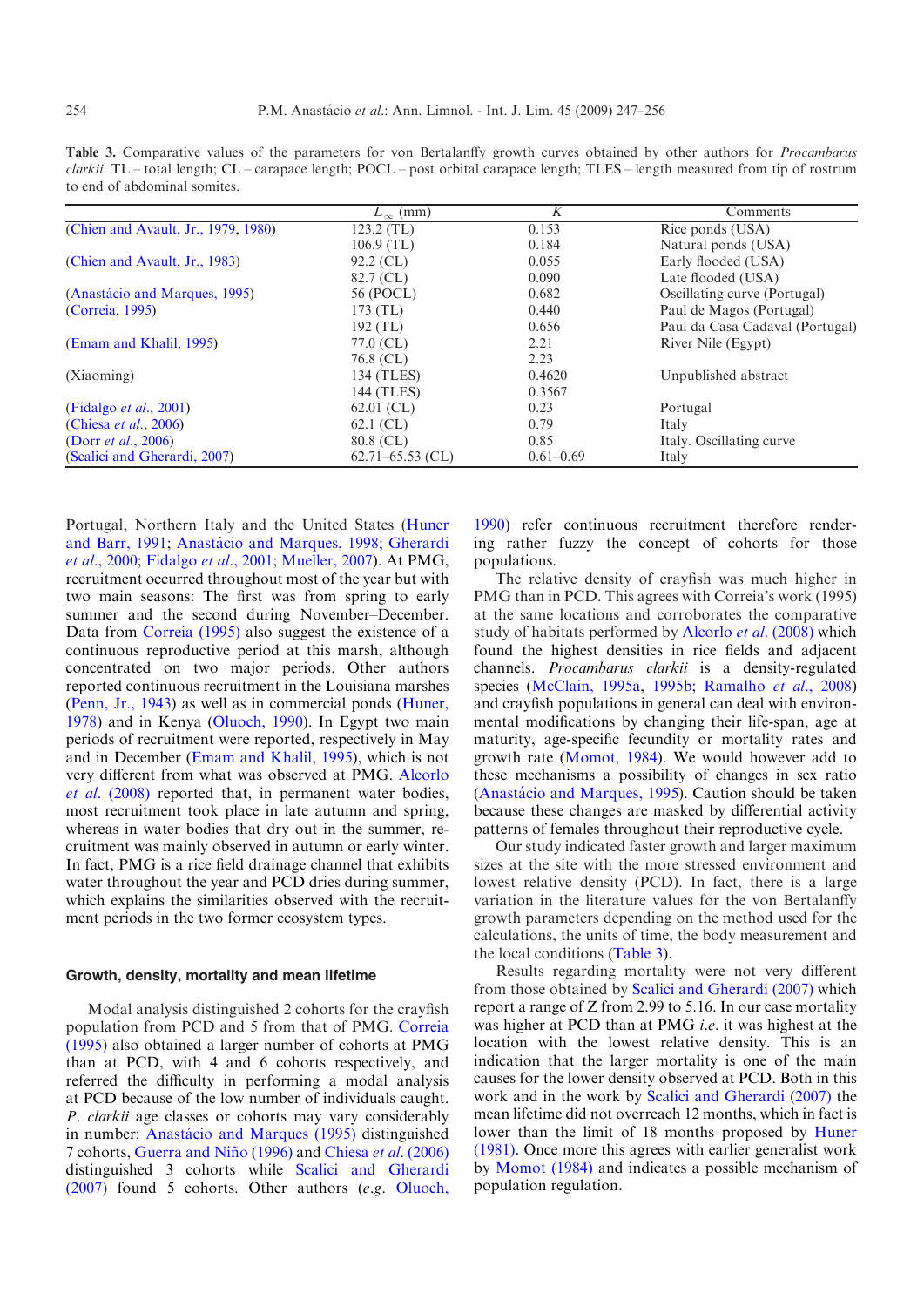<span id="page-8-0"></span>Cruz and Rebelo (2007) suggested that temporary waters may be less at risk of being colonized and may be less able to sustain P. clarkii populations. Moreover, both our study and that of Alcorlo et al. (2008), in a geographically near region, indicated smaller crayfish size at higher population densities. Therefore, any exploitation strategy for these two populations should take into account a trade-off between maximum size and speed of growth in one hand and larger densities on the other hand. If the aim is the control of the crayfish populations, then hydroperiod should be reduced in the rice field channel. In this last situation some negative effects on the remaining aquatic fauna would be expected. The preferential dry period for a more effective population control and for larger crayfish size would be during the warmer months of the year. This would in fact mimic the natural hydrological cycle of the area.

Acknowledgements. The authors are very grateful to D. Carvalho for her field assistance. Ricardo Ramalho and Sergio Barradas shared with us their water temperature data from the two sampling locations. This work was funded by the Fundação para a Ciência e a Tecnologia project POCTI/BSE/46862/2002, by FEDER ("Fundo Europeu de Desenvolvimento Regional" – European Fund for Regional Development) and by the Museu Nacional de História Natural and Centro de Biologia Ambiental, Universidade de Lisboa.

## **References**

- Adão M.H.S.M. and Marques J.C., 1993. Population biology of the red swamp crayfish Procambarus clarkii (Girard, 1852) in southern Portugal. Crustaceana, 65, 336-345.
- Adrian M.I. and Delibes M., 1987. Food habits of the otter  $(Lutra lutra)$  in two habitats of the Doñana national park, SW Spain. J. Zool., Lond., 212, 399–406.
- Alcorlo P., Geiger W. and Otero M., 2008. Reproductive biology and life cycle of the invasive crayfish Procambarus clarkii (Crustacea: Decapoda) in diverse aquatic habitats of South-Western Spain: Implications for population control. Arch. Hydrobiol., 173, 197–212.
- Allen K.R., 1971. Relation between production and biomass. Jornal of the Fisheries Research Board of Canada, 28, 1573– 1581.
- Anastácio P.M., 1993. Ciclo biológico e produção do lagostim vermelho da Louisiana (Procambarus clarkii, Girard) na região do baixo Mondego. M.Sc. Thesis, University of Coimbra, Coimbra, 120 p.
- Anastácio P.M. and Marques J.C., 1995. Population biology and production of the red swamp crayfish Procambarus clarkii (Girard) in the lower Mondego river valley, Portugal. J. Crust. Biol., 15, 156–168.
- Anastácio P.M. and Marques J.C., 1998. Crayfish (Procambarus clarkii) condition throughout the year in the lower Mondego River valley, Portugal. Crustaceana, 71, 593–602.
- Anastácio P.M., Nielsen S.N. and Marques J.C., 1999. CRISP crayfish rice integrated system of production. 2. Modelling crayfish (Procambarus clarkii) population dynamics. Ecol. Model., 123, 5–16.
- Anastácio P.M., Correia A.M. and Menino J.P., 2005a. Processes and patterns of plant destruction by crayfish: effects of crayfish size and developmental stages of rice. Arch. Hydrobiol., 162, 37–51.
- Anastácio P.M., Parente V. and Correia A.M., 2005b. Crayfish effects on seeds and seedlings: identification and quantification of damage. Freshwat. Biol., 50, 697–704.
- Chien Y.H. and Avault J.W., Jr., 1979. Double cropping rice, Oryza sativa and red swamp crawfish, Procambarus clarkii. Freshw. Crayfish, 4, 263–272.
- Chien Y.H. and Avault J.W., Jr., 1980. Production of crayfish in rice fields. Progr. Fish-Cult., 42, 67–71.
- Chien Y.H. and Avault J.W., Jr., 1983. Effects of flooding dates and disposal of rice straw on crayfish, Procambarus clarkii (Girard), culture in rice fields. Aquaculture, 31, 339–359.
- Chiesa S., Scalici M. and Gilbertini G., 2006. Occurrence of allochthonous freshwater crayfishes in Latium (Central Italy). Bull. Fr. Pêche Piscic., 380-381, 883-902.
- Correia A.M., 2001. Seasonal and interspecific evaluation of predation by mammals and birds on the introduced red swamp crayfish Procambarus clarkii (Crustacea, Cambaridae) in a freshwater marsh (Portugal). J. Zool., Lond., 255, 533–541.
- Correia A.M., 2003. Food choice by the introduced crayfish Procambarus clarkii. Ann. Zool. Fennici, 40, 517–528.
- Correia A.M. and Anastácio P.M., 2008. Shifts in aquatic macroinvertebrate biodiversity associated with the presence and size of an alien crayfish. Ecol. Res., 23, 729–734.
- Correia M.A. and Ferreira O., 1995. Burrowing behavior of the introduced red swamp crayfish Procambarus clarkii (Decapoda: Cambaridae) in Portugal. J. Crust. Biol., 15, 248–257.
- Correia P.A.C.M., 1995. Biologia populacional e interacções tróficas de Procambarus clarkii (Crustacea, Decapoda, Cambaridae) no sistema hidrográfico do rio Tejo (Ribatejo, Portugal). Doctoral Dissertation, Faculdade de Ciências, Universidade de Lisboa, Lisboa, 255 p.
- Cruz M.J. and Rebelo R., 2007. Colonization of freshwater habitats by an introduced crayfish, Procambarus clarkii, in Southwest Iberian Peninsula. Hydrobiologia, 575, 191–201.
- Dorr A.J.M., La Porta G., Pedicillo G. and Lorenzoni M., 2006. Biology of Procambarus clarkii (Girard, 1852) in lake Trasimeno. Bull. Fr. Pêche Piscic., 380-381, 1155-1170.
- Emam W.M. and Khalil M.T., 1995. Population dynamics and stock assessment of the newly introduced crayfish Procambarus clarkii in the river Nile, Egypt. Proc. Zool. Soc. A. R. Egypt, 26, 131–143.
- Fidalgo M.L., Carvalho A.P. and Santos P., 2001. Population dynamics of the red swamp crayfish (Procambarus clarkii) (Girard, 1852) from the Aveiro region, Portugal (Decapoda, Cambaridae). Crustaceana, 74, 369–375.
- Fleminger A., 1985. Dimorphism and possible sex change in copepods of the family Calanidae. Mar. Biol., 88, 273–294.
- Gherardi F., 2006. Crayfish invading Europe: the case study of Procambarus clarkii. Mar. Freshw. Behav. Phy., 39, 175–191.
- Gherardi F., Raddi A., Barbaresi S. and Salvi G., 2000. Life history patterns of the red swamp crayfish (Procambarus clarkii) in an irrigation ditch in Tuscany, Italy. In: Von Vaupel Klein J.C. and Schram F.R. (eds.), The biodiversity crisis and crustacea, Balkema, 99–108.
- Grigarick A.A., 1984. General problems with rice invertebrate pests and their control in the United States. Prot. Ecol., 7, 105–114.